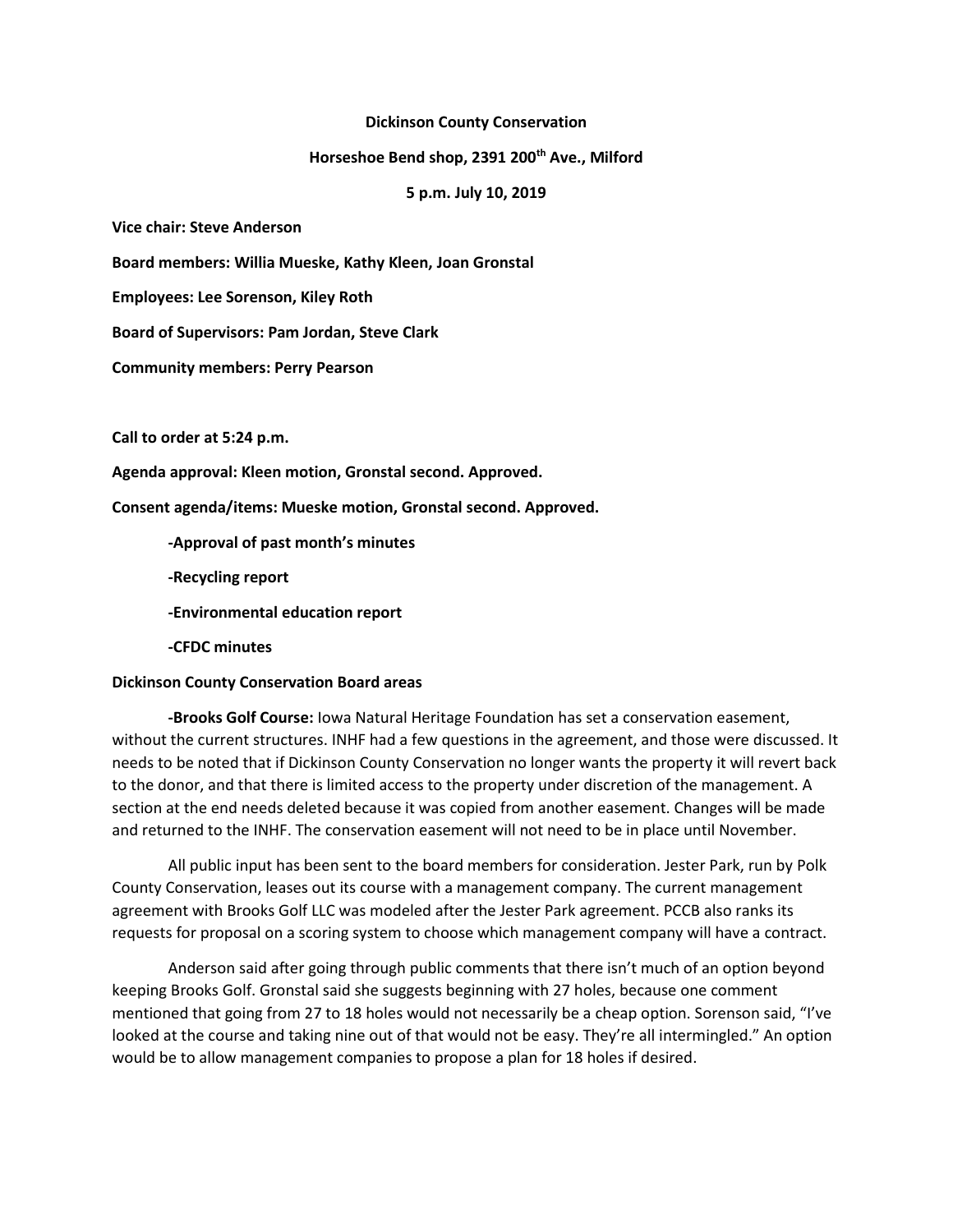Anderson asked for a motion to decide if Brooks Golf will be kept a course. Gronstal motion, Mueske second. Approved.

Perry Pearson said that if anyone had other questions or proposals that they may have been intimidated at the public meeting due to support for the course. He thinks there is a way to utilize programming on the course to intermingle conservation and golf.

Anderson asked for a motion if there should be an RFP to lease to a management company or to manage the course through DCCB. Gronstal motion to request RFPs to lease the course, Kleen second. Approved.

Sorenson has talked with a lawyer in Des Moines to go through the model RFP from Jester Park, and a special meeting will need to be set up to approve the RFP. Jester Park sends out its RFP by July 25, and Sorenson would like to stay on that same schedule if possible since it seems to work well for Jester Park.

Anderson asked how long of a lease agreement DCCB would want. Jester Park does a 10-year lease with an option for an additional five-year renewal. Kleen said 10 years seems like a long time. "It takes a long time to get back the investment," Mueske said. Sorenson said marketing also needs some time to revamp the vision of the course. "I know 10 years sounds like a long time but for someone to get their feet underneath them, it's going to take at least 5 years to get a flow of how it's going to operate," Anderson said. "They may not fully understand our season." Kleen asked if there was a way to look at it at five years, but Sorenson said it may limit the pool of management companies who would want to submit an RFP. Anderson said he would recommend 10 years, because it works for Jester Park. However, the season is longer in Des Moines, and the population is also different. "We're not going to compete with Jester," Sorenson said.

Kleen asked what happens to taxes. The city of Okoboji is getting affected by the property tax reduction, but the city sent a letter saying it is more concerned with hotel/motel tax. The city is also considering conservation zoning. Sorenson said profit from the course would go toward capital improvements and would be kept in a reserve fund to be used for the DCCB.

Gronstal asked if there was an option to give a management company to select five years or 10 years, but Sorenson suggested picking one. Pearson said from the people he knows, no one would touch it for less than 10 years. Sorenson said there should also be a contingency for insolvency.

No decision regarding lease length was made. It will be discussed after the lease agreement is finalized at the next meeting or a special meeting.

**-Audubon Sanctuary:** Staff have had comments about the Audubon Sanctuary's upkeep in Spirit Lake. A plan was put together through Spirit Lake Middle School to revamp the property, but the students are not there during the growing season and maintenance has suffered. The school has also received complaints. Sorenson would like to gift it back to the donor. Kleen said it makes her sad that the area has not been maintained. Sorenson said it takes longer for the maintenance staff to get to the property than it does to maintain it, because it is such a small parcel. People have also misconstrued what a bird sanctuary is, because trees have been taken down.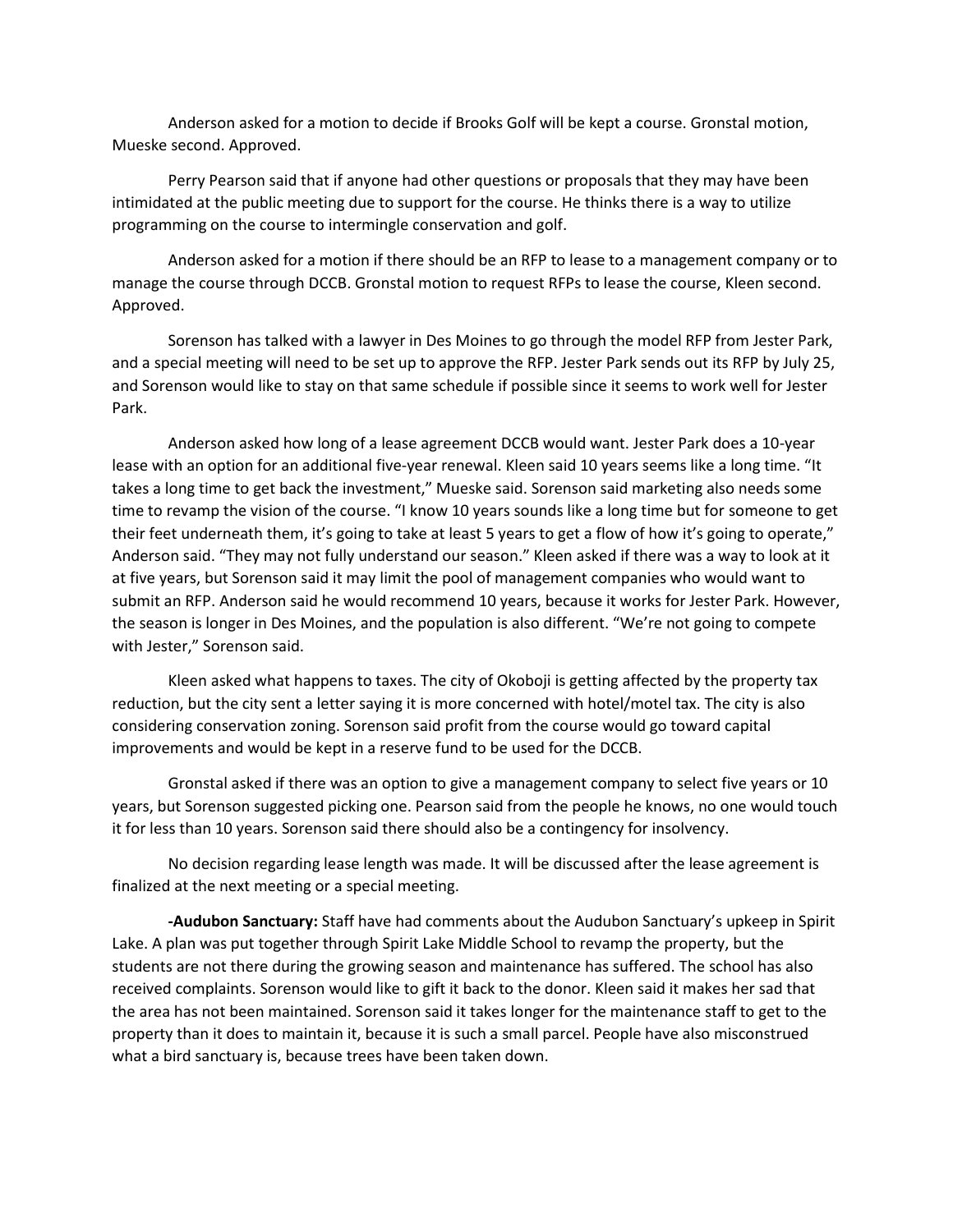Kleen wants to make an effort to keep it. Gronstal asked if the Master Gardeners would be able to help. Kleen asked if natural resource manager Brian Cuperus would be the point person with the schools, but Sorenson said that a plan was in place but there wasn't enough follow-through.

Anderson asked if ISU Extension, between Master Gardeners and 4-H, would be able to put some time into it. Sorenson said he hates to take something away from Jason Schneider. Kleen said perhaps it is something that can be more of a group effort if a plan is in place for who is in charge of doing what when. Perhaps mowing could be contracted out as well.

**-Road by Okoboji Commons Motel:** DCCB owns a parcel behind the Okoboji Commons Motel, and there have been complaints that the road has pot holes. However, the DCCB does not do road maintenance, and Anderson doesn't think that road is the deeded access to those homes.

Gronstal motion to find out if the road is deeded access, and if it's not that it the DCCB not maintain it, Mueske second. Kleen asked if it looks and acts like a road and there is an accident or issue due to the lack of maintenance, is there liability? She said if it's not supposed to be a road, then the DCCB should make it obvious that it's not a road.

Gronstal revamped motion to find out if it's deeded access and make a decision from there, Mueske second. Approved.

**-Orleans Beach:** DCCB received a grant from the I-DNR to revamp the boat ramp, but the DNR now will not be able to do the engineering from the project. Sorenson said he has a hard time spending money on the engineering plan for a DNR property and suggests giving back the grant money. The next agreement ends in 2020, and it is a 25-year agreement, and he suggests not renewing the agreement due to maintenance and utility costs that aren't being recouped. "I think that's a smart suggestion," Mueske said.

Sorenson said Cuperus also asked about the campground at Horseshoe Bend, because there has been issues, and the campground does not make much income off of the campground anyway.

**-Kenue Park lodge update:** The final building designs were looked at. The CFDC approved a final bid of \$1,128,800 from Poppema-Sikma Construction. Construction will begin on July 29. Al Maser also requested a metal sculpture of a monarch butterfly and flowers that will go in front of the lodge.

## **Operations and facility update**

**-Full-time positions:** Doug Todey and Clay Pavelko have been hired for the two new full-time positions. Four positions were budgeted as full-time seasonal, but that may be changed to year-round, part-time.

**-Horseshoe Bend walking bridge:** The walking bridge is closed to due flood damage, and Sorenson has started a process for funding with FEMA. He is hoping the bridge can be repaired and not have to be replaced, and he has also asked for mitigation for the future.

**Approval of expenses:** Gronstal motion to pay expenses, Kleen second. Approved.

**General discussion:** Jess Radcliffe is going to the Board of Supervisors to discuss people being at the Dickinson Recycling Center after hours, however, that is addressed by the RCC and those people are charged.